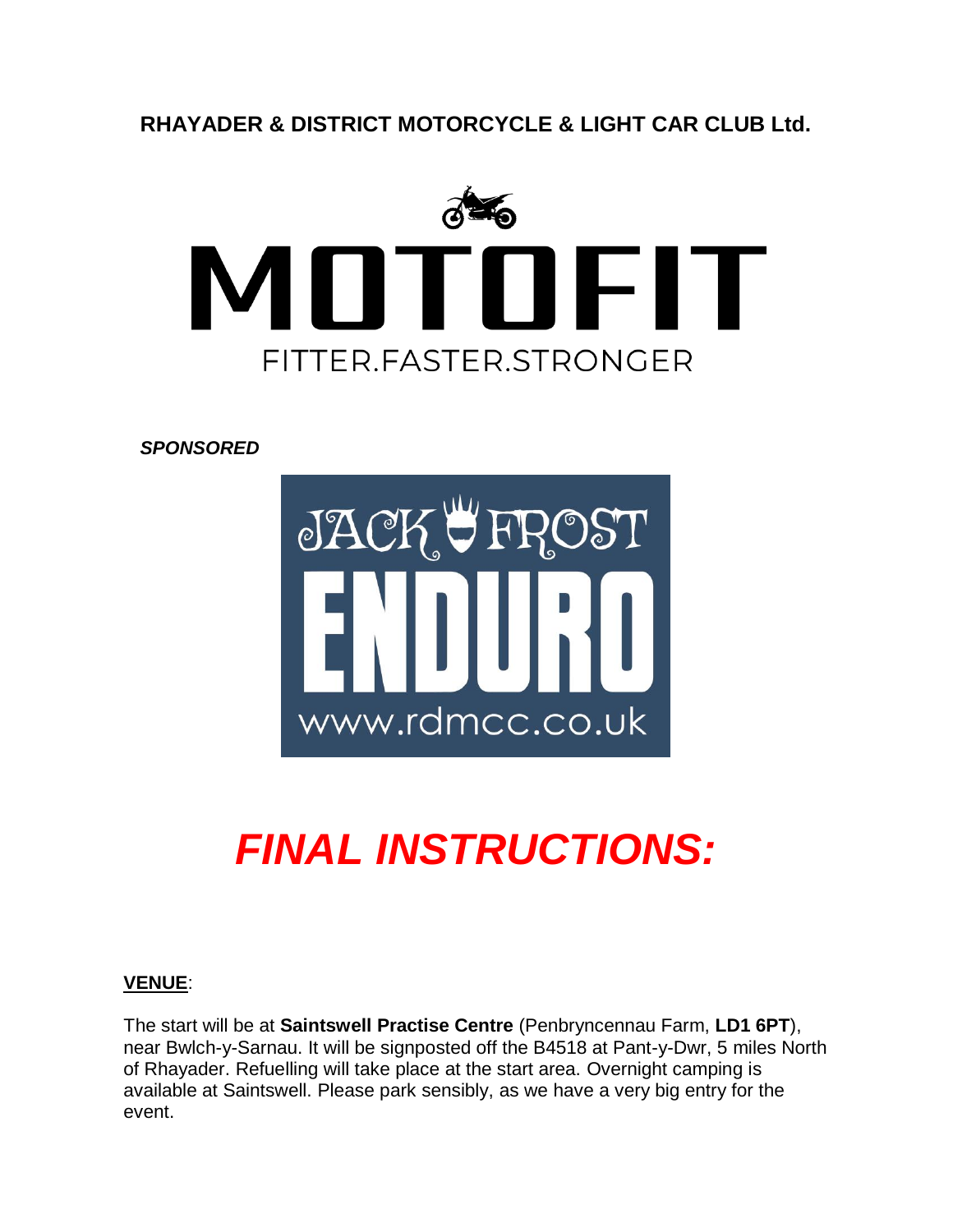#### **SIGNING ON**:

Signing on will take place from **2pm** on **Saturday afternoon** at **ET James Motorcycle shop** (LD6 5DS).

They are also offering 10% off all Parts, Clothing & Accessories too! If you can't make it on Saturday, you will be able to sign on during Sunday morning at the start from 8am.

#### **TRANSPONDERS**:

## **Please don't forget to collect your Transponder from the Green Timing Hut & attach this to your bike BEFORE you go to Scrutineering.**

**SIGNING-ON/SCRUTINEERING:** use of the transponders, but are required to leave a bond for the transponder.<br> **Pulling. 19.30 Riders are required to leave an ACU licence or Debit/Credit Card.** The onus on ensuring the device is correctly fitted and maintained throughout the **used of the set of the set of the set of the set of the set of the set of the set of the set of the set of the set of the set of the set of the set** competition rests with the rider, the rider is also responsible for the return of the *Special tests will be timed using transponders, riders will not be charged for the transponder after the event.*

#### WILL TAKE PLACE BETWEEN 8.15am and 9.15am Sunday morning. ACU ENDUROPEDIA MORNING. ACU ENDUROPEDIA MORTUUS AND **SPECIAL TEST**:

Licenses will be checked at signing-on. **One Event ACU Licenses will also be**  The Special Test *(new test this year)* is situated at Saintswell & is a MX/XC styled test. This will be timed on **ALL laps**. *Special tests will be timed using transponders, riders will not be charged for the*  The test can be viewed/walked from Saturday afternoon.

#### *Riders are required to leave an ACU licence or Debit/Credit Card. The onus on ensuring the device is correctly fitted and maintained throughout the competition*  **ROUTE:**

*rests with the rider, the rider is also responsible for the return of the transponder*  The route will be approx. 12 miles per lap (with 2 checks, both at Saintswell). class will be decided on the morning of the event. The event will start at **SIGNING ON**: 10.00am. The lap will include tracks in the nearby Red Lion Forest. The amount of laps per

#### Signing on will take place from **2pm** on **Saturday afternoon** at **ET James**   $**CHECK** **TIMES**:$ </u>

 $T$  are also offering the all Parts, Clothing  $T$  and  $T$  and  $T$  all Parts, Clothing too. We shall have ALL riders "Check Times" worked out for you at signing-on. These will cost **£1 per rider**. that will be heading to France for the event in August. All money raised will going towards Team Wales & Rhayader MC ISDE Teams There will also be a **Raffle** in aid of the ISDE teams too.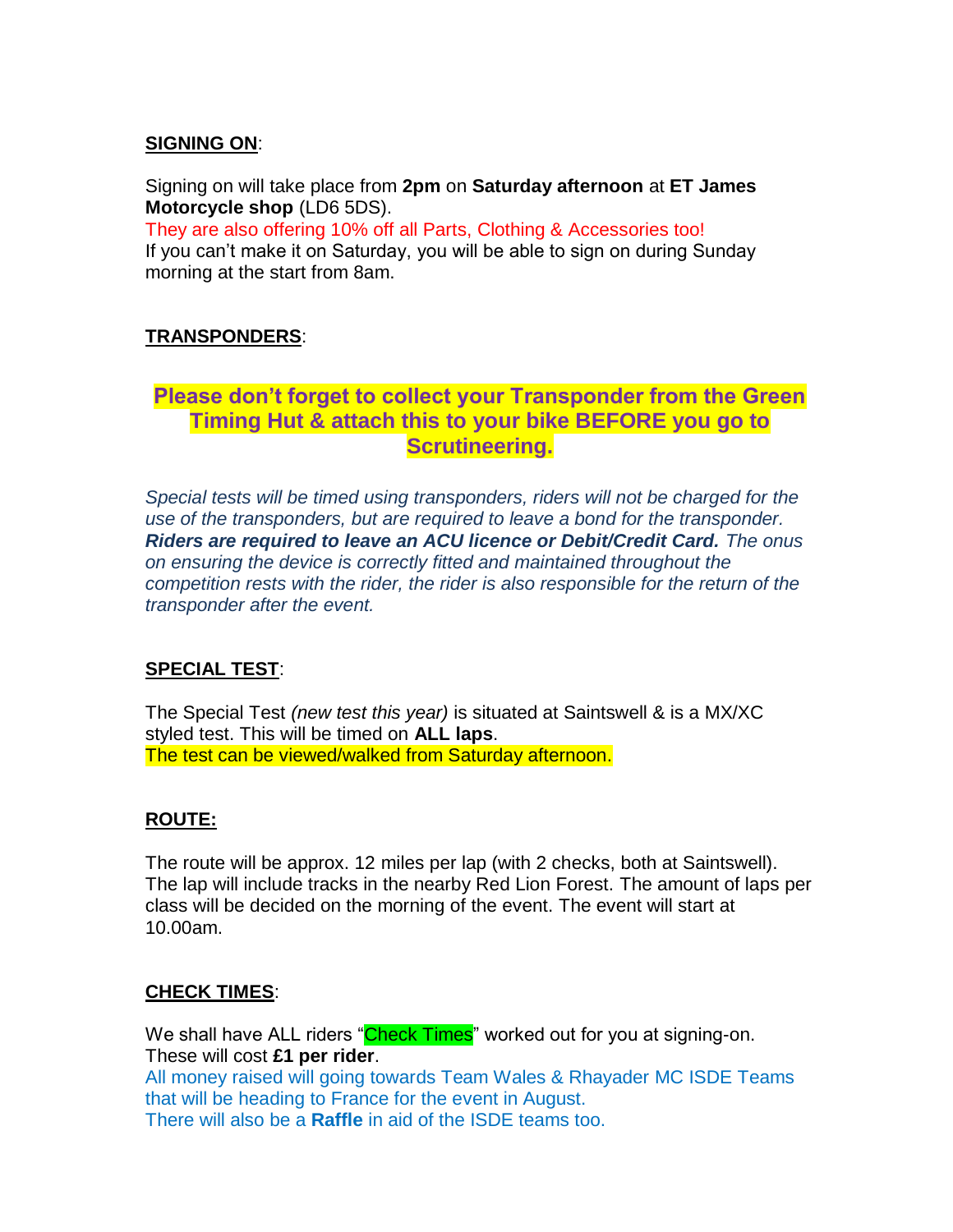#### **NUMBERS:**

Numbers/Backgrounds will be given out at "signing-on" These have been very kindly sponsored by Chris Edwards from P3 Can all riders present "**clean bikes**" at Machine Examination.



This is a request from Natural Resource Wales due to larch disease in trees.

#### **TYRES**:

**Enduro tyres** complying with current FIM/ACU Enduro regulations must be used.

#### **HELMETS:**

Please make sure that your helmet has an "up to date" **ACU approved sticker**. **Helmet Cams** are no longer permitted at ACU events

#### **REFUELLING**:

Please ensure when refuelling that you have an **environmental mat** under your motorcycle.

#### **Please note: All riders that retire or finish early make sure that they hand**

## **in their "time cards".**

#### **PHOTO's**:

Gemma James will be at the event taking photographs of all riders. **She will also have printed ones of the event for sale at the end of the day.** These will be 9" x 6" framed professionally printed photo's costing **£5.00 each**. They will also be uploaded onto her Facebook page after the event – <https://www.facebook.com/gemmajamesphotography>